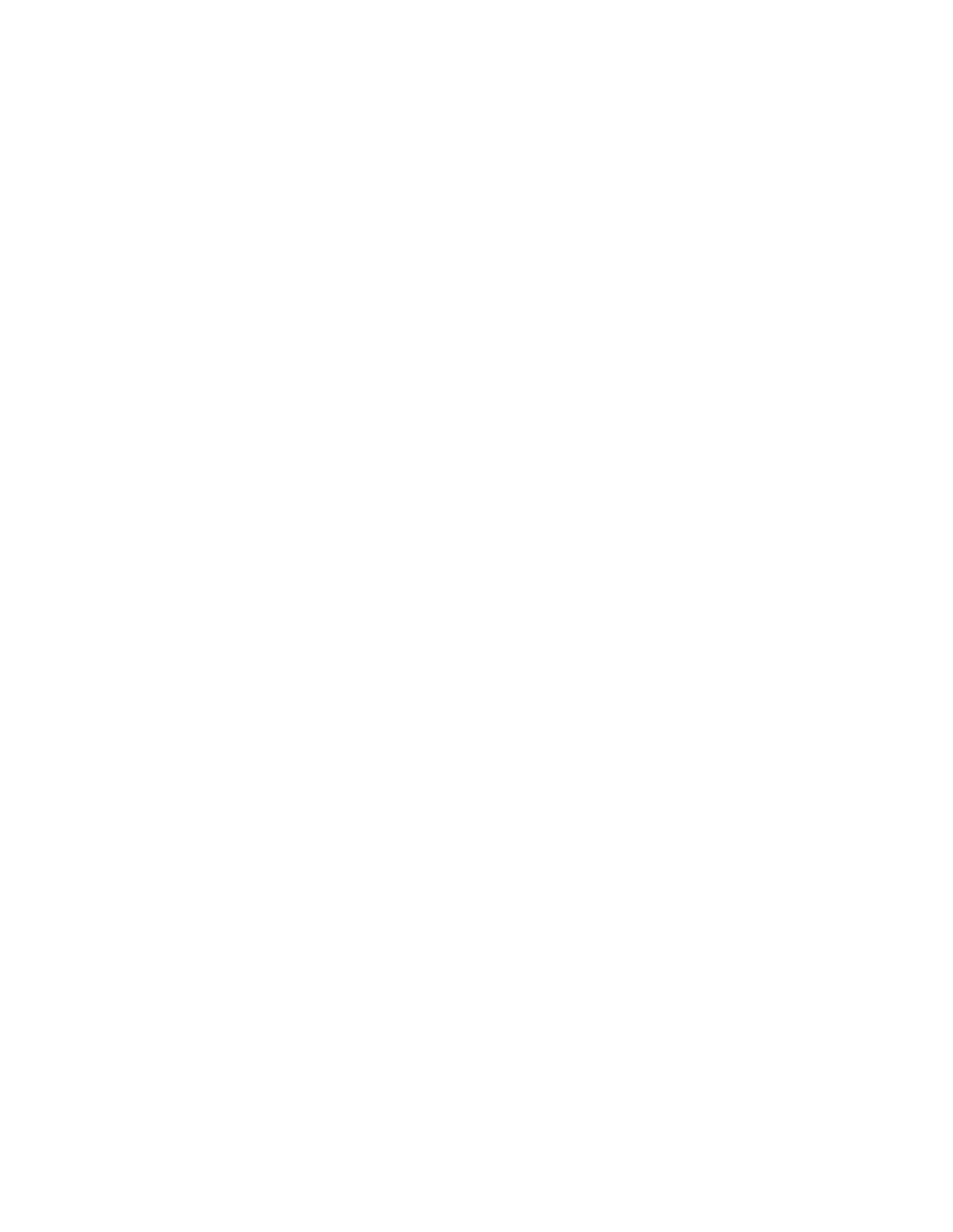In 1976, Muhammad Yunus gave a \$27 loan that would ultimately change the way people think about poverty. As founder of Grameen Bank, Yunus pioneered micro-credit, the innovative banking program that provides poor people—mainly women—with small loans they use to launch businesses and lift their families out of poverty. In the past thirty years, micro-credit has spread to every continent and benefited over 100 million families. *Banker to the Poor* tells this inspiring story, and allows us to envision a world where someday, poverty will be history.

Muhammad Yunus was born in Chittagong, a seaport in Bangladesh. The third of fourteen children, he was educated at Dhaka University and was awarded a Fulbright scholarship to study economics at Vanderbilt University. He then served as chairman of the economics department at Chittagong University before devoting his life to providing financial and social services to the poorest of the poor. He is the founder and managing director of Grameen Bank and the author of the bestselling *Banker to the Poor*. Yunus and Grameen Bank are winners of the 2006 Nobel Peace Prize.

## **Discussion Questions:**

- 1. The whole concept of micro-credit is anchored by the idea that people, especially poor people, are instinctively entrepreneurial. Do you agree with this statement?
- 2. When Muhammad Yunus visited the stool makers of Jobra, he had an enlightening moment where he realized the extent of their poverty, and how deeply this segment of the population had been overlooked. Have you ever had a similar realization? What experiences or interactions have you had with poor people Have you ever interacted with the poor?
- 3. Yunus created Grameen Bank primarily to help women. On p. 72, he says: "I realized that credit given to a woman brings about change faster than when given to a man." Do you agree with Yunus? What do you think it means financially and emotionally for these women to receive loans from a bank?
- 4. Yunus often clashes with institutions like the World Bank, which give money to governments to institute programs for alleviating poverty. Do you think one style is more effective than the other? Are both organizations accomplishing their mission?
- 5. On p. 210, Yunus says "Grameen does not believe in laissez-faire. Grameen believes in social intervention without government getting involved in running businesses or in providing services." Do you agree? Should the government be involved in alleviating poverty? To what extent?
- 6. Do you agree with Yunus that welfare is a disincentive to work? Can welfare coexist with micro-credit programs?
- 7. Yunus provides several examples of successful micro-credit programs in the United States, but it hasn't caught on significantly in this country. Why do you think that is the case? What are some of the obstacles for instituting micro-lending in an industrialized nation like the United States?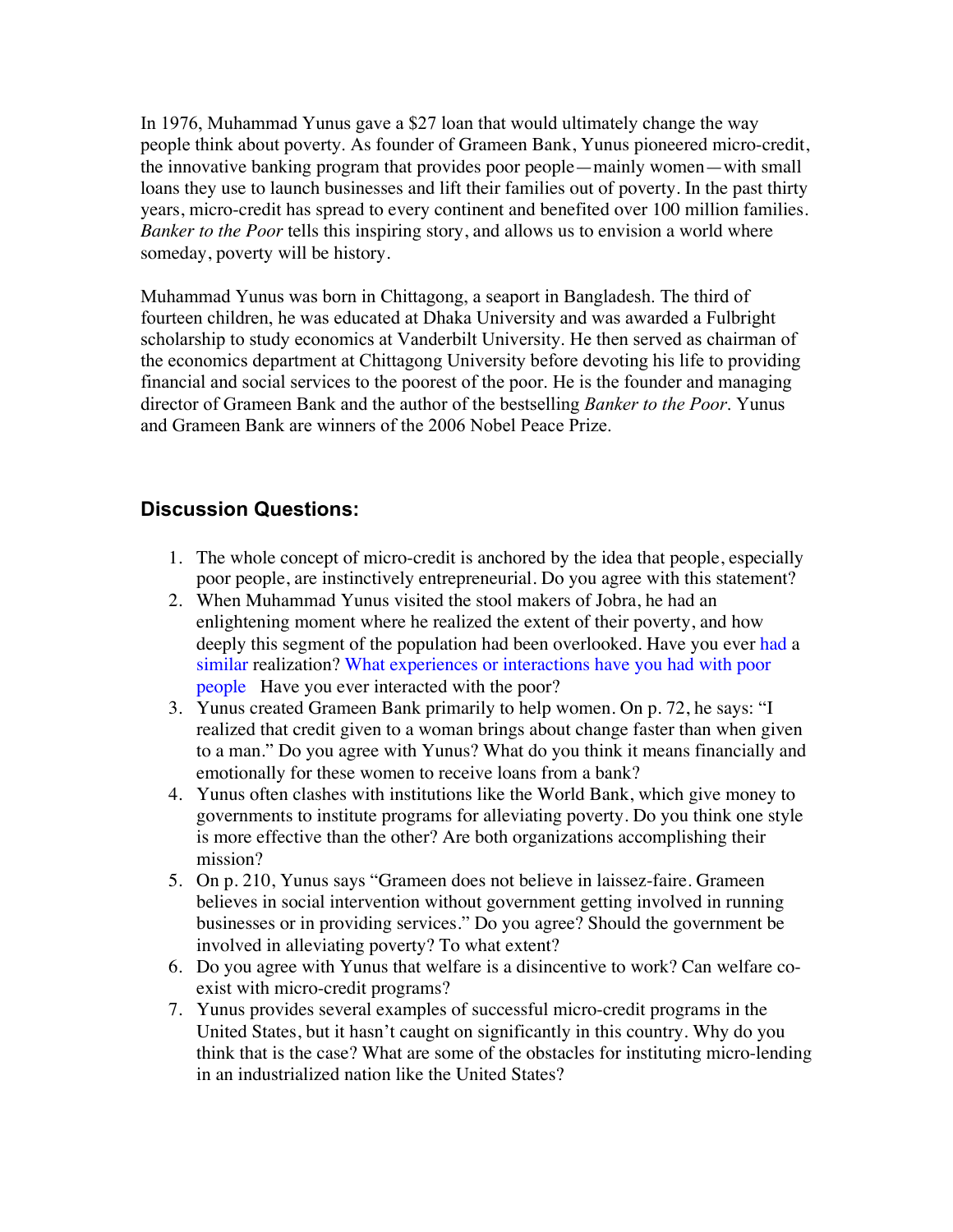- 8. Some people have suggested micro-credit as an answer to alleviating poverty among Hurricane Katrina survivors. Do you think that would work? Discuss a couple of scenarios in which micro-credit could be used to rebuild New Orleans.
- 9. On p. 221, Yunus says "In Bangladesh, there is no reason why people should remain poor. Our problem is one of management, not lack of resources." Do you think the same is true in America?
- 10. Do you believe, like Yunus, that one day, poverty will be relegated to museums? Is it possible to completely eradicate poverty?

## **How to get involved:**

**Grameen Foundation** supports microfinance programs that enable the poor, mostly women, to lift themselves out of poverty and make better lives for their families. To do this, they partner with a worldwide network of microfinance institutions. Learn more at www.grameenfoundation.org

**Grameen America** is a microfinance company that serves poor, aspiring entrepreneurs in the United States. Our clients, many of whom are women, are "unbanked", which means they do not have access to credit from mainstream sources. We provide our clients with loans, savings programs, credit establishment, remittance services, training, and other products that will support their entrepreneurial initiatives. Learn more at www.grameenamerica.com

**Project Enterprise** was started in 1996 as the only Grameen-style provider of microbusiness loans in New York City. Inspired by the success of Grameen Bank, PE's mission is to support and develop entrepreneurs and small businesses in under-resourced communities around New York City by providing access to business loans, business development services and networking opportunities. Learn more at www.projectenterprise.com

**Kiva.org** lets you connect with and loan money to unique small businesses in the developing world. By choosing a business on Kiva.org, you can "sponsor a business" and help the world's working poor make great strides towards economic independence. Throughout the course of the loan (usually 6-12 months), you can receive email journal updates from the business you've sponsored. As loans are repaid, you get your loan money back. Learn more at www.kiva.org

## **Further Reading**

Counts, Alex, *Give Us Credit: How Muhammad Yunus' Microlending Revolution is Empowering Women from Bangladesh to Chicago*, Crown, 1996